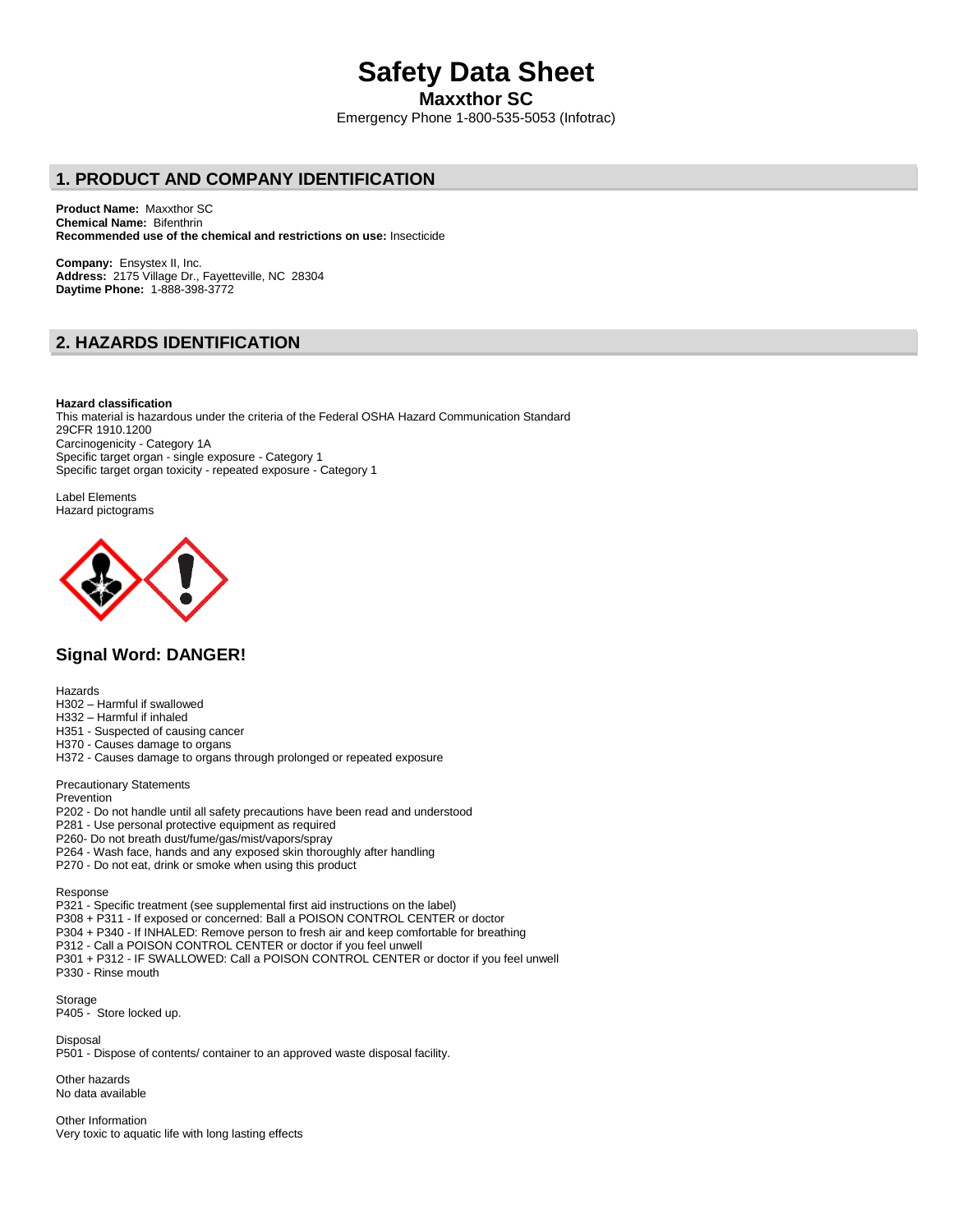## **3. COMPOSITION / INFORMATION ON INGREDIENTS**

Bifenthrin CAS # 82657-04-3 Weight % - 7.9

# **4. FIRST-AID**

#### **Description of first-aid measures**

General advice: First-Aid responders should pay attention to self-protection and use the recommended protective clothing (chemical resistant gloves, splash protection). If potential for exposure exists, refer to Section 8 for specific personal protective equipment.

**Inhalation:** Move person to fresh air. If person is not breathing, call 911 or an ambulance, then give artificial respiration, preferably by mouth-to-mouth, if possible. If the person is not breathing and has no pulse, consider cardiopulmonary resuscitation (CPR); use pocket resuscitation mask, bag valve mask etc., to avoid risk of poisoning rescuer. Consult a physician in all cases.

**Eye Contact:** Hold eye open and rinse slowly and gently with water for at least 15-20 minutes. Remove contact lenses, if present, after the first 5 minutes, then continue rinsing eye. Call a Poison Control Center or doctor immediately for treatment advice.

**Skin Contact:** Take off Contaminated clothing. Rinse skin immediately with plenty of water for 15-20 minutes. Call a Poison Control Center or doctor immediately for treatment advice.

**Ingestion:** Call a Poison Control Center or doctor immediately for treatment advice. Have person sip a glass of water if able to swallow. Do not induce vomiting unless told to do so by the Poison Control Center. Never give anything by mouth to an unconscious person. **Most important symptoms and effects, both acute and delayed:** Central nervous system effects.

#### **Indication of any immediate medical attention and special treatment needed**

Treat symptomatically. This product is a pytrethroid. If large amounts have been ingested, the stomach and intestines should be evacuated. Treatment is symptomatic and supportive. Digestible fats, oils, or alcohol may increase absorption and so should be avoided.

## **5. FIRE-FIGHTING MEASURES**

Extinguishing Media: Foam. Carbon dioxide (CO<sup>2</sup>). Dry chemical. Soft stream or water fog only if necessary. **Advice for firefighters**

| <b>AUVICE IOI III CHUILEIS</b>          |                |
|-----------------------------------------|----------------|
| <b>Explosion Data</b>                   |                |
| <b>Sensitivity to Mechanical Impact</b> | Not sensitive. |
| <b>Sensitivity to Static Discharge</b>  | Not sensitive  |

**Special protective equipment for firefighters:** Wear positive-pressure self-contained breathing apparatus (SCBA) and protective fire fighting clothing (includes fire fighting helmet, coat, trousers, boots and gloves). If protective equipment is not available or not used, fight fire from a protected location or safe distance.

#### **6. ACCIDENTAL RELEASE MEASURES**

Personal Precautions: Isolate and post spill area. Wear appropriate safety clothing, respiratory protection devices and eye/face protection (see Section 8). Evacuate unprotected personnel that are nearby.

**Environmental precautions:** Keep people and animals away from and upwind of spill or leak. Prevent from entering into soil, ditches, sewers, waterways and /or groundwater. See Section 12, Ecological Information.

#### **Methods and materials for containment and cleanup:**

Small spills: knock down and dilute vapors with water fog or spray. Apply vapor suppression foams until spill can be cleaned up. Us non-sparking tools in cleanup operations. Large spills: Contact Ensystex Inc. for cleanup assistance. See Section 13, Disposal considerations, for additional information.

## **7. HANDLING AND STORAGE**

**Handling:** Use good personal hygiene. Do not contaminate other pesticides, fertilizers, water, food or feed by storage or disposal. **Storage:** Keep out of reach of children. Product should be stored in compliance with local regulations. Store in a well ventilated, cool, dry area. Keep away from heat sources. Store in original container. **Incompatible products:** None known

# **8. EXPOSURE CONTROLS/PERSONAL PROTECTION**

Applicators should refer to the product label for personal protection equipment requirements during application.

These recommendations are for Manufacturing. Applicators should see the product label for proper personal protective equipment. **Engineering measures:** Apply technical measures to comply with the occupational exposure limits. **Exposure controls**

Provide general and/or local exhaust ventilation to control airborne levels below the exposure limits.

**Respiratory Protection:** Atmospheric levels should be maintained below the exposure guidelines. When respiratory protection is required or during emergency conditions, use a NIOSH/MSHA approved respiratory protection.

**Hand/Skin Protection:** Wear long-sleeved shirt, long pants, socks, protective gloves and shoes

**Eye/Face Protection:** Chemical proof goggles / face shield

# **9. PHYSICAL AND CHEMICAL PROPERTIES**

Appearance/Odor: Light tan to tan liquid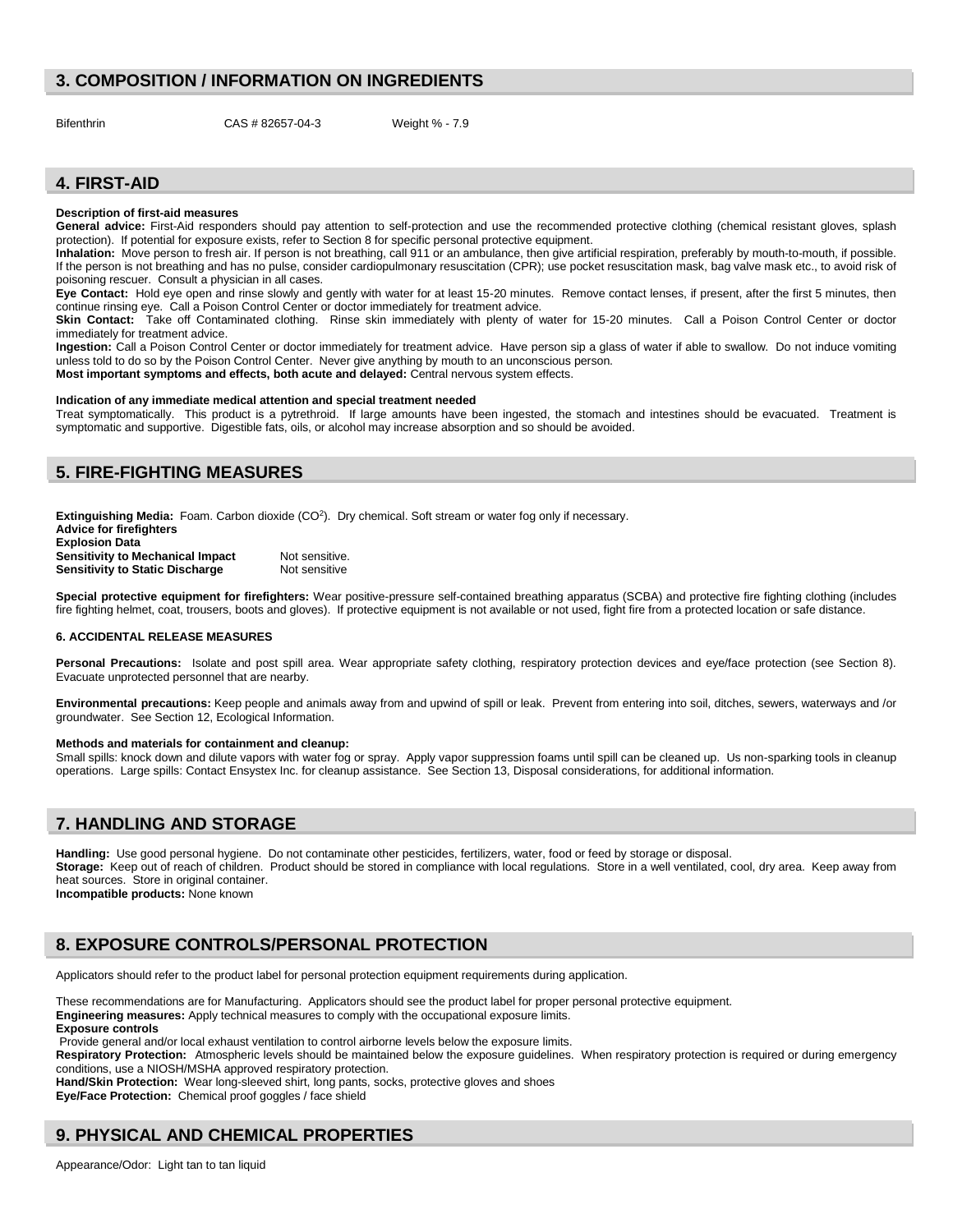pH: 6..8-7.1 Odor: Mild Flash Point/Range: >100°C Tag Closed Cup Water solubility: Dispersible in water Vapor pressure: No information available Specific Gravity: 1.024 @ 20°C Bulk Density: 8.53 lb/gal Flammability (solid, gas): No information available Flammability limit in Air Upper flammability limit: No information available Lower flammability limit: No information available Vapor pressure: No information available Vapor density: No information available Density: No information available Solubility in other solvents: No information available Partition coefficient: No information available Autoignition temperature: No information available Decomposition temperature: No information available

# **10. STABILITY AND REACTIVITY**

**Reactivity:** None under normal use conditions **Chemical Stability:** Stable under normal storage conditions. **Conditions to Avoid:** Heat, flames and sparks. **Materials to Avoid:** Strong bases. Hazardous Decomposition Products: Carbon oxides (CO<sub>x</sub>), hydrogen chloride, hydrogen fluoride, chlorine, fluorine **Additional Information:** Hazardous polymerization will not occur.

#### **11. TOXICOLOGICAL INFORMATION**

**Acute Toxicity:** Inhalation 1.6 mg/L 4hr. (Rat); Oral LD50 Rat 632 mg/kg/kg; Dermal LD50/Rabbit/>2000mg/kg **Irritation:** Eye: Practically non-irritating Skin corrosion/irritation: Non-irritating Sensitization: Non-sensitizing **Chronic Toxicity:** Inhalation, after repeated exposure, various species,

**Skin corrosion/irritation** non-irritating to skin **Serious eye damage/eye irritation** nonirritating to eye, product may cause mechanical irritation to the eye **Sensitization** Non-sensitizing

**Information on toxicological effects Symptoms:** large doses of bifenthrin ingested by laboratory animals produced signs of toxicity including convulsions, tremors and bloody nasal discharge.

**Delayed and immediate effects as well as chronic effects from short and long-term exposure**

**Chronic toxicity:** Bifenthrin: Long-term exposure caused neurotoxicity (tremors and impaired gait) in the early exposure in animal studies, but tremors disappeared with continued exposure

**Carcinogenicity:** Bifenthrin: weak treatment-related response for liver adenocarcinomas and benign bladder tumors (lesions) in male mice.

**Neurological effects:** Bifenthrin causes clinical signs of neurotoxicity (tremors, impaired gait, excessive salivation) following acute or subchronic exposure. Tremors disappeared with continued exposure.

**No teratogenic effect No carcinogenic effects**

**No reproductive toxicity effects**

**No mutagenic effects**

**Target organ effects:** Biifenthrin: Central Nervous System

Neurological effects: Bifenthrin causes clinical signs of neurotoxicity (tremors, impaired gait, excessive salivation) following acute or subchronic exposure. Tremors disappeared with continued exposure.

**Aspiration hazard:** No information available

# **12. ECOTOXICOLOGICAL INFORMATION**

**Toxicity Acute toxicity to fish** LC $_{50}$ , 96 Hour, 0.1  $\mu$ g/l **Acute toxicity to aquatic crustacea** EC50, 48 Hour. 0.11 µg/l **Acute toxicity to algae/aquatic plants** EC<sup>50</sup> 72 Hour 0.822 mg/L **No Observed Effect Level Aquatic** (NOEC) Fish 21d 0.012 µg/l Crustacea 21d 0.0013 µg/l **Persistence and degradability** Bifenthrin: Moderately persistent. Does not readily hydrolyze. Not readily biodegradable. **Bioaccumulative potential** Bifenthrin: Has a potential for bioaccumulation **Mobility in soil** Bifenthrin: Immobile. Not expected to reach groundwater.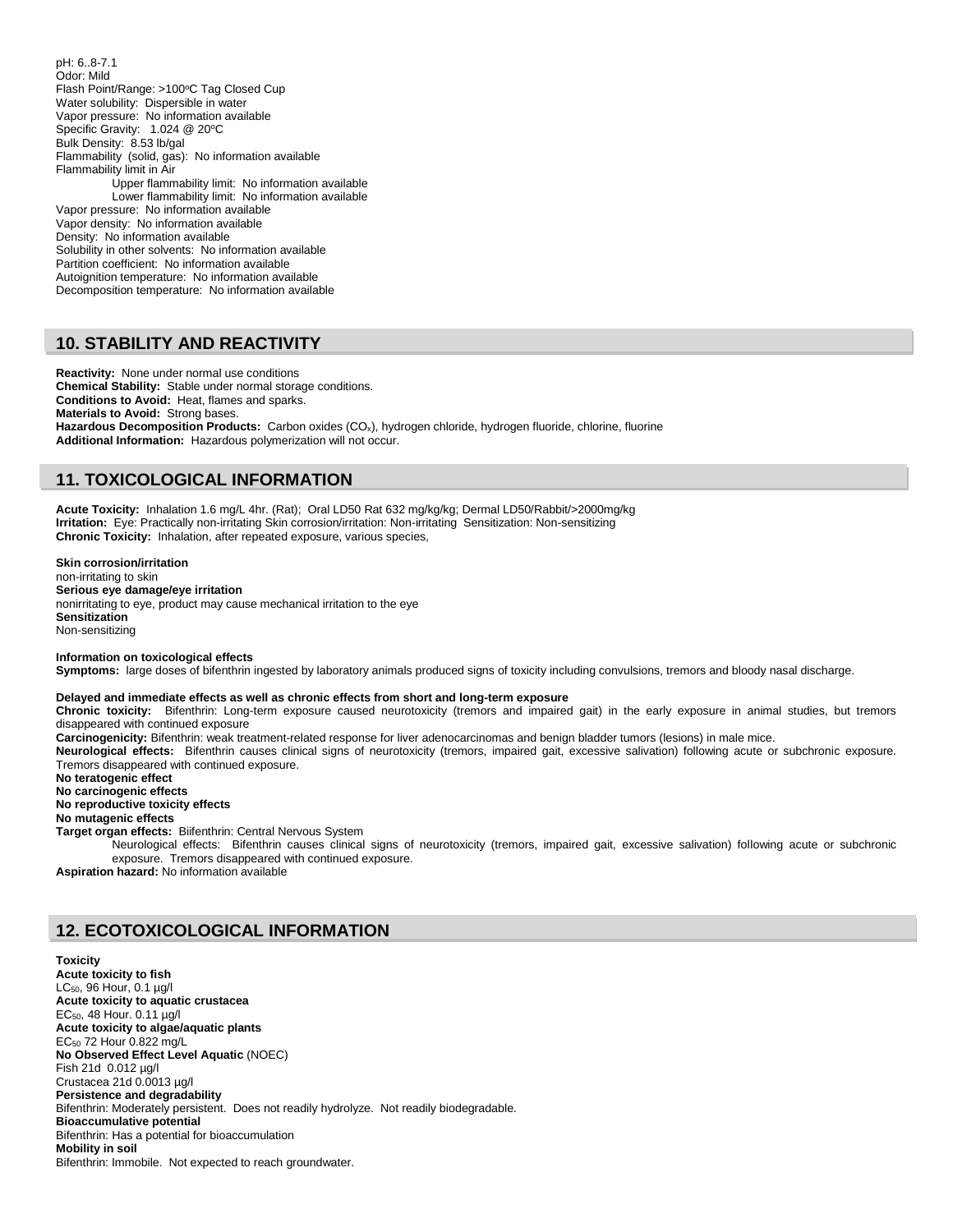# **13. DISPOSAL CONSIDERATIONS**

# **Waste disposal methods: Improper disposal of excess pesticide, spray mixture, or rinsate is prohibited. If these wastes cannot be disposed of by use according to the label instructions, contact appropriate authorities for guidance.**

**Contaminated Packaging:** Containers must be disposed of in accordance with local, state and federal regulations. Refer to product label for container disposal instructions.

#### **14. TRANSPORT INFORMATION**

DOT This material is not a hazardous material as defined by U.S. Department of Transportation 49 CFR Parts 100 - 185.

TDG: Classification below is only applicable when shipped by vessel and is not applicable when shipped by road or rail only.

UN #: UN2191 Proper Shipping Name: Environmentally hazardous substance, liquid, n.o.s. Hazard Class: 9 Packing Group: III Marine Pollutant: Bifenthrin Description: UN3802, Environmentally hazardous substance, liquid, n.o.s. (Bifenthrin), 9 PG

#### **Classification for SEA transport (IMO-IMDG):**

Proper Shipping Name: Environmentally hazardous substance, liquid, n.o.s. UN #: UN3082 Hazard Class: 9 Packing group: III EmS No.: F-A, S-F Marine pollutant: Bifenthrin Description: UN3082, Environmentally hazardous substance, liquid, n.o.s. (Bifenthrin), 9 PG III

#### **Classification for AIR transport (IATA/ICAO):**

UN#: UN3082 Proper Shipping Name: Environmentally hazardous substance, liquid, n.o.s. Hazard Class: 9 Packing group: III Limited quantity: 30 kg G

## **15. REGULATORY INFORMATION**

The information herein is given in good faith, but no warranty, expressed or implied, is made. Consult Ensystex II for further information. **US Federal Regulations**

#### **SARA 313**

Section 313 of Title III of the Superfund Amendments and Reathorization Act of 1986 (SARA). This product contains a chemical or chemicals which are subject to the reporting requirements of the Act and Title 40 of the Code of Federal Regulations, Part 372:

| Chemical<br>∣Name | <b>UAU</b>               | Weiaht<br>- 70 | . .<br>- 4<br><b>Values</b><br>Threshold<br>$\mathbf{r}$<br>- 11<br>AN.<br><br>- 70 |
|-------------------|--------------------------|----------------|-------------------------------------------------------------------------------------|
| <b>Bifenthrin</b> | 000F7<br>-04)-/<br>'265. | .              |                                                                                     |